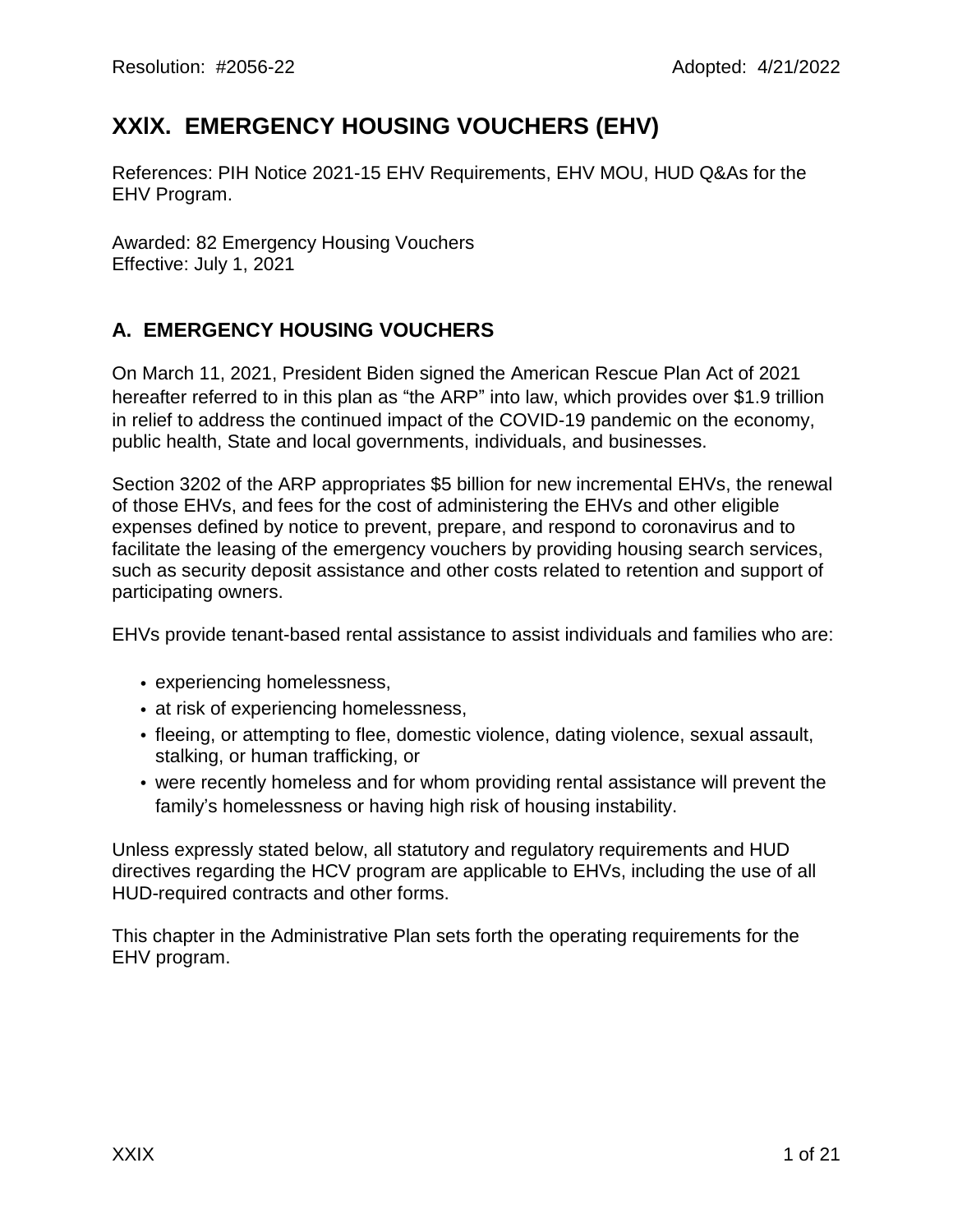### **B. EHV ADMINISTRATIVE FEES AND FUNDING FOR OTHER ELIGIBLE EXPENSES**

CDC was allocated administrative fee funding for EHV administrative costs and for other EHV eligible expenses as descried below. These fees may only be used for EHV administration and other eligible EHV expenses and must not be used for or applied to other rental assistance programs.

The administrative fees and other eligible expenses are as follows;

- **1. Preliminary Fee.** A single, one-time preliminary fee of \$400 per EHV allocated. This fee amount will be applied and used for the following activities/services;
	- anticipated immediate administrative start-up costs CDC incurs in the planning, development and implementation stages of the EHV program,
	- any other ongoing eligible administrative expenses related to EHVs, and
	- any eligible activities listed under the EHV Services Fees listed in section 4 below.
- **2. Placement Fee/Expedited Issuance Reporting Fee.** Placement fees and expedited issuance reporting fees will be used for and applied to support initial lease-up costs as well as the added cost and effort required to expedite the leasing of the EHVs. These fees may be applied to the costs for:
	- establishing and refining the direct referral process with CDCs partners,
	- any administrative costs incurred in the efforts to expedite the leasing process including, income determinations, family briefings, and voucher issuance,
	- costs incurred to report the issuance of the EHVs to HUD ahead of the normally applicable reporting deadlines,
	- any eligible administrative expenses related to the EHVs, and
	- to pay for any of the eligible activities listed under the EHV Services Fees in section 4 below.

CDC is eligible to receive the following placement and expedited issuance fees;

*Issuance Reporting Fee:* CDC will receive \$100 for each EHV placed under HAP contract, if the CDC reported the voucher issuance date to the Public Housing Information Center (PIC) within 14 days of issuance.

*Placement Fee 1:* CDC will receive a placement fee of \$500 for each EHV family placed under HAP contract between July 1, 2021 and October 31, 2021

*Placement Fee 2:* CDC will receive a placement fee of \$250 for each EHV family placed under HAP contract between November 1, 2021 and December 31, 2021.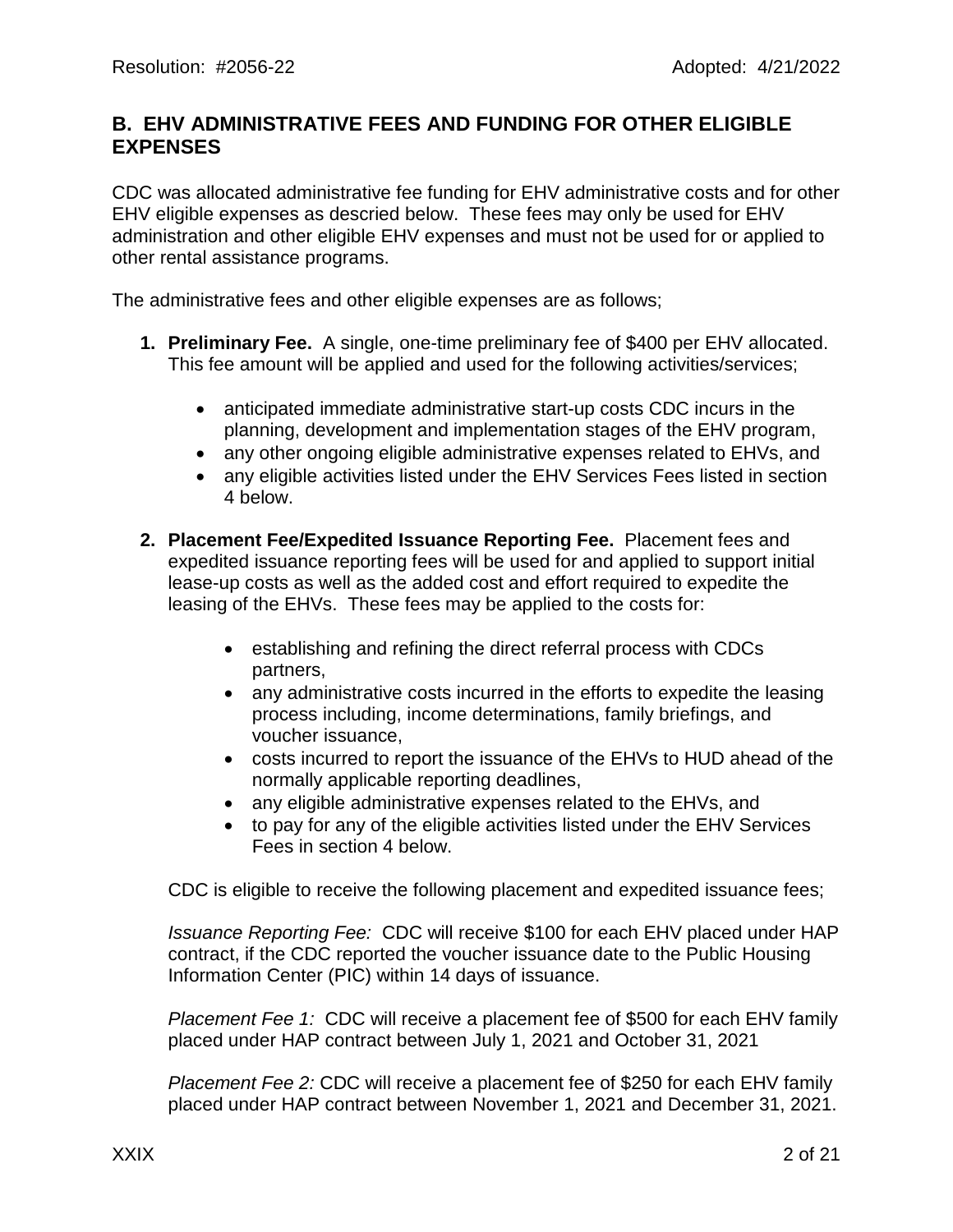The placement/expedited issuance reporting fee is only applicable to the initial time the voucher is leased CDC. The placement/expedited issuance reporting fee is not paid for subsequent lease ups (e.g. the family moves to another unit or the EHV participant leaves the program and the voucher is reissued to another family.

**3. On-going Administrative Fee.** The on-going administrative fee for EHVs is calculated in the same manner as the on-going administrative fee the CDC receives for the HCV program. CDC will be allocated the full Column A administrative fee amount for each EHV that is under HAP contract.

EHV ongoing administrative fees may be used for any eligible administrative expenses related to the EHVs. These fees may also be used to pay for any of the eligible activities listed under the EHV Services Fees in section 4. below.

**4. Services Fees.** CDC will be allocated a one-time service fee to support its efforts in implementing and operating effective EHV services which will best address the needs of the EHV eligible household in its jurisdiction. The amount allocated to CDC will be equal to \$3500 for each EHV allocated. The services fee amount is not tied to each voucher, but instead is the combined total of the service fees that are available to the CDC.

## **C. PARTNERSHIP WITH THE CoC AND MOU REQUIREMENTS**

HUD established an alternative requirement under which the CDC must enter into a Memorandum of Understanding (MOU) with the Continuum of Care (CoC) to establish a partnership for the administration of the EHVs.

The primary responsibility of the CoC under the MOU is to make direct referrals of qualifying individuals and families to the CDC. CoCs are responsible for determining whether the family qualifies under one of the four eligibility categories for the EHV program.

Additionally, CoCs are encouraged to offer or make connections to supportive services for families that are referred, including, but not limited to, short- or long-term case management, collecting necessary verifications to support referrals, housing counseling, housing search assistance and utility deposit assistance.

The specific services that the CoCs will provide to individuals or families referred for the EHV program will be outlined in the MOU with the CoC.

The MOU is a complete statement of the responsibilities of the parties and evidence of a commitment of resources to the EHV program. The MOU may be subsequently amended to in order to add, delete or change the MOU however the CoC must always retain the direct referral responsibility of the CoC.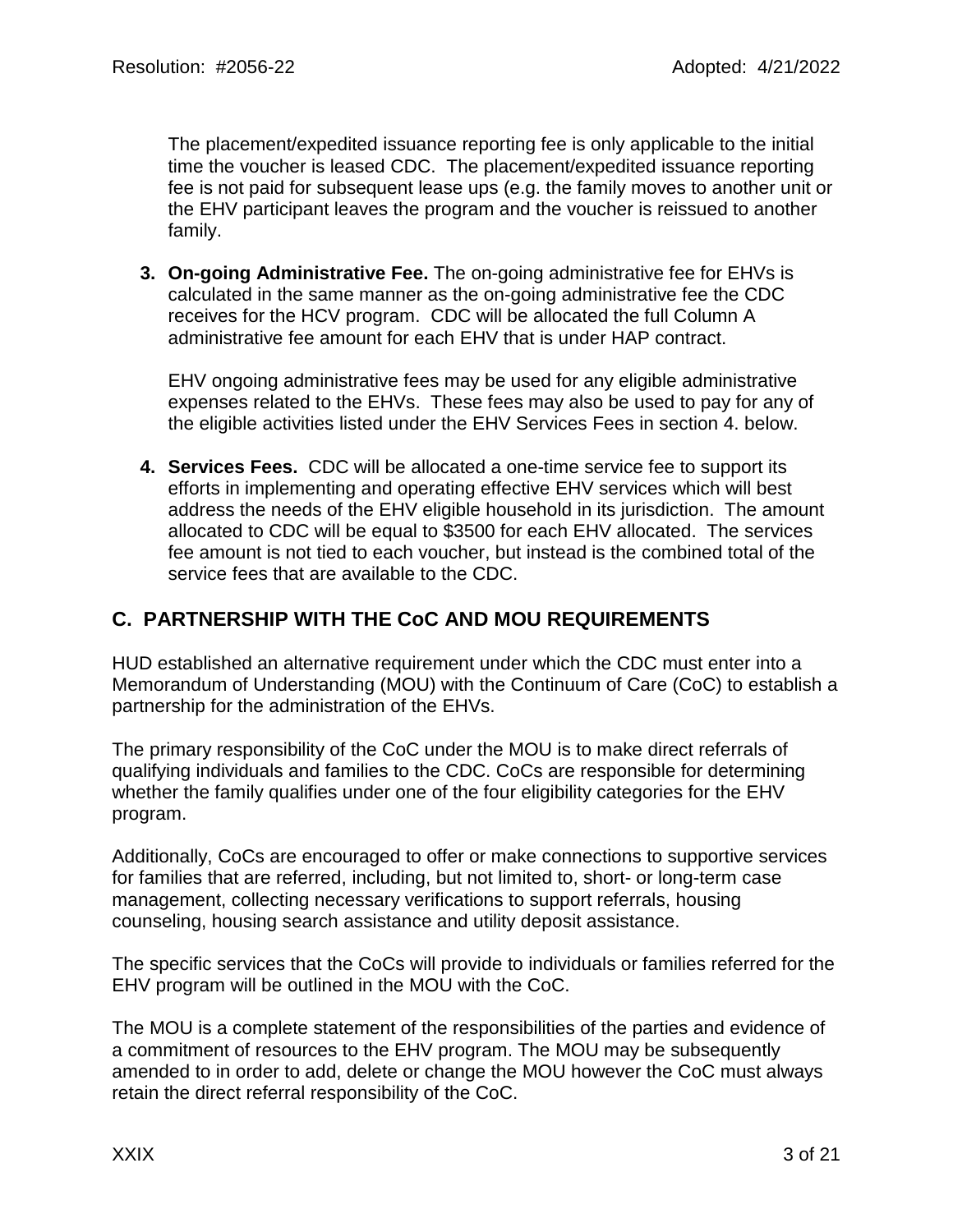# **D. DIRECT REFERRALS & EMERGENCY TRANSFERS**

If at any time the CDC is not receiving enough referrals or is not receiving referrals in a timely manner from the CoC Coordinated Entry (CE) system or other partner referral agencies, the CDC will contact HUD for assistance. HUD may permit the CDC on a temporary or permanent basis to take EHV applications directly from applicants and admit eligible families to the EHV program in lieu of or in addition to direct referrals in those circumstances.

EHV families are issued EHVs as the result of either:

- 1. The direct referral process from the CoC CE System and/or other partnering agencies,
- 2. A situation where the CDC makes an EHV available in order to facilitate an emergency transfer in accordance with the Violence Against Women Act (VAWA).

This includes cases where a HUD-assisted tenant reasonably believes that there is a threat of imminent harm from further violence if they remain within the same dwelling unit, or in the case of sexual assault, the HUD-assisted tenant reasonably believes there is a threat of imminent harm from further violence if they remain within the same dwelling unit that they are currently occupying, or the sexual assault occurred on the premise during the 90-day period preceding the date of the request for transfer.

The CE system identifies victims fleeing, or attempting to flee, domestic violence, dating violence, sexual assault, stalking or human tracking. To identify a broader range of households meeting this definition CDC has also entered into a partnership with Project Sanctuary to receive additional direct referrals for these households.

Applicants under the "recently homeless" eligible category must by definition always be referred by the CoC. CDC must accept referrals for EHVs directly from the Coordinated Entry (CE) system.

The CDC will refer a family that is seeking EHV assistance directly from the CDC to the CoC or other referring agency partner for initial intake, assessment, and possible referral for EHV assistance.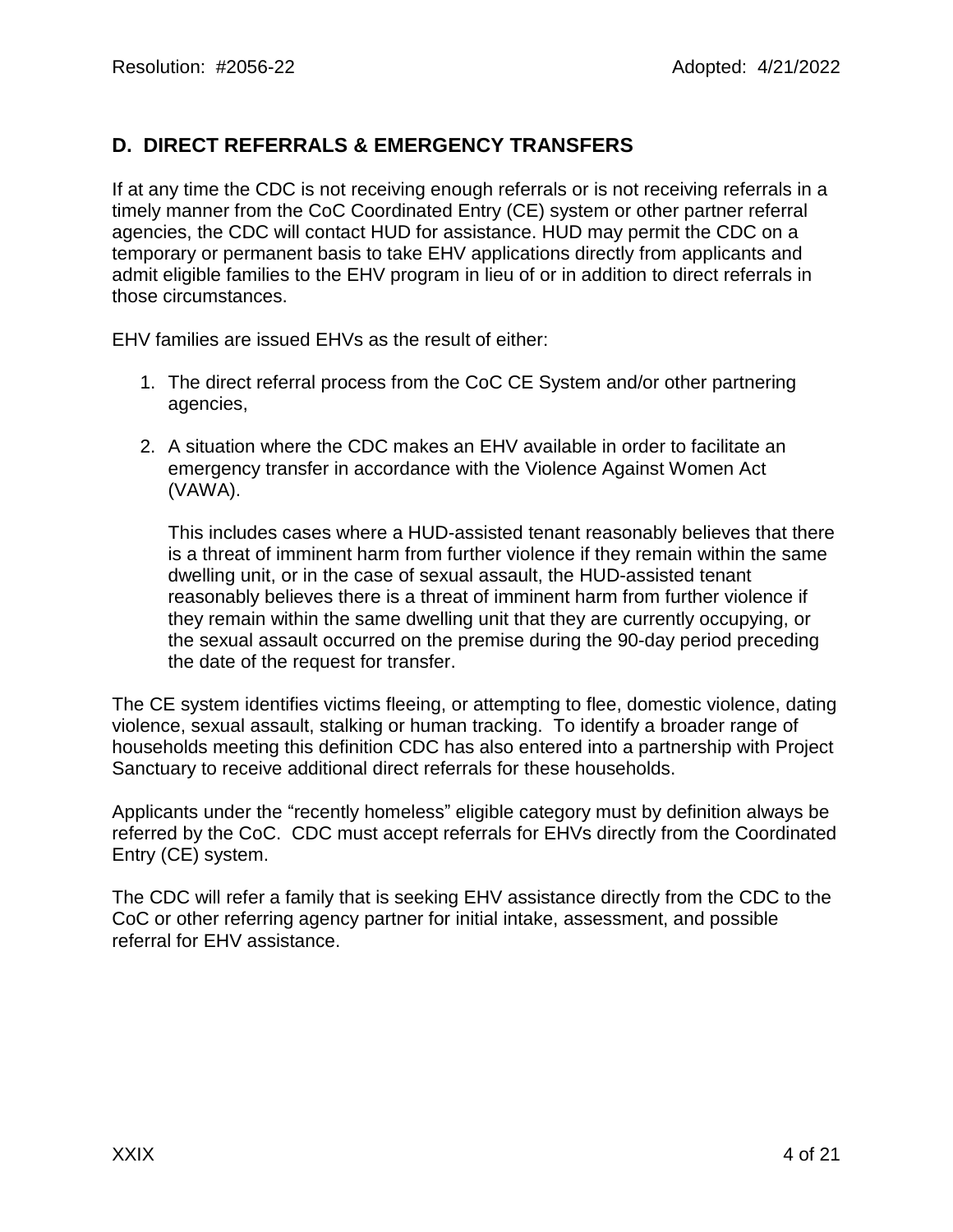### **E. ELIGIBILITY CATEGORIES FOR DIRECT REFERRALS**

In order to be considered by the CoC for referral for an EHV, an individual or family must meet one of the four *eligible categories:*

- 1. homeless
- 2. at risk of homelessness
- 3. fleeing, or attempting to flee, domestic violence, dating violence, sexual assault, stalking, or human trafficking
- 4. recently homeless and for whom providing rental assistance will prevent the family's homelessness or prevent the household from having a risk of housing instability.

#### **Definitions and Verification Requirements for Eligible Categories**

Verification that the household meets one of the four eligibility categories is conducted by the CoC or another partnering agency that makes direct referrals to the CDC for the EHV program.

If it is determined the household meets one of the four eligibility categories, the CoC or other partnering agency will verify the eligible category in accordance with the definitions below and provide CDC with certification upon eligibility determination.

The following lists the four eligibility categories and their definitional elements:

**1. Homeless.** Individuals and families who are homeless. The meaning and definition of "homeless" is as such a term as defined in section 103(a) of the McKinney-Vento Homeless Assistance Act (42 U.S.C. 11302(a)), which is codified in HUD's Continuum of Care Program regulations at 24 CFR 578.3.

#### **2. Individuals or families who are at-risk of homelessness** The meaning of "at-risk of homelessness" is as such term is defined in section 401(1) of the McKinney-Vento Homeless Assistance Act (42 U.S.C. 11360(1)), which is codified in HUD's Continuum of Care Program regulations at 24 CFR 578.3.

- **3. Individuals or families who are fleeing, or attempting to flee, domestic violence, dating violence, sexual assault, stalking or human trafficking** This category is composed of any individual or family who is fleeing, or is attempting to flee:
	- domestic violence,
	- dating violence,
	- sexual assault,
	- stalking,
	- human trafficking, or
	- who qualifies as an emergency transfers (refer to section 4. b. above).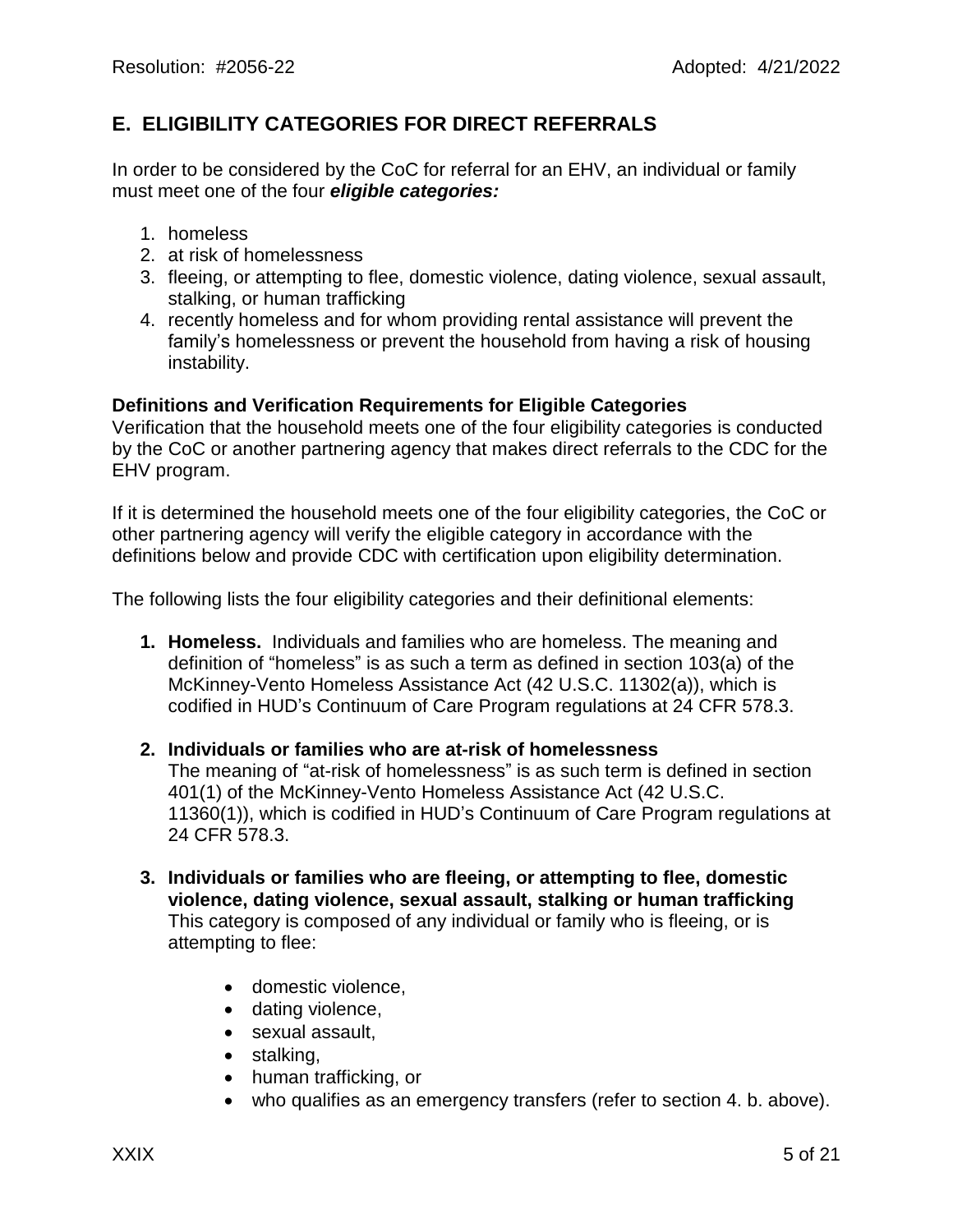*Domestic violence* includes felony or misdemeanor crimes of violence committed by:

- a current or former spouse or intimate partner of the victim (the term "spouse or intimate partner of the victim" includes a person who is or has been in a social relationship of a romantic or intimate nature with the victim, as determined by the length of the relationship, the type of the relationship, and the frequency of interaction between the persons involved in the relationship), or
- a person with whom the victim shares a child in common, or
- a person who is cohabitating with or has cohabitated with the victim as a spouse or intimate partner, or
- a person similarly situated to a spouse of the victim under the domestic or family violence laws of the jurisdiction receiving grant monies, or
- any other person against an adult or youth victim who is protected from that person's acts under the domestic or family violence laws of the jurisdiction.

*Dating violence means* violence committed by a person:

- who is or has been in a social relationship of a romantic or intimate nature with the victim; and
- where the existence of such a relationship shall be determined based on a consideration of the following factors:
	- $\circ$  1. The length of the relationship;
	- o 2.The type of relationship; and
	- o 3.The frequency of interaction between the persons involved in the relationship.

*Sexual assault means* any nonconsensual sexual act proscribed by Federal, Tribal, or State law, including when the victim lacks capacity to consent.

*Stalking means* engaging in a course of conduct directed at a specific person that would cause a reasonable person to:

- (1) Fear for the person's individual safety or the safety of others; or
- (2) Suffer substantial emotional distress.

*Human trafficking includes* both sex and labor trafficking, as outlined in the Trafficking Victims Protection Act of 2000 (TVPA), as amended (22 U.S.C. § 7102). These are defined as: Sex trafficking means the recruitment, harboring, transportation, provision, obtaining, patronizing, or soliciting of a person for the purpose of a commercial sex act, in which the commercial sex act is induced by force, fraud, or coercion, or in which the person induced to perform such act has not attained 18 years of age.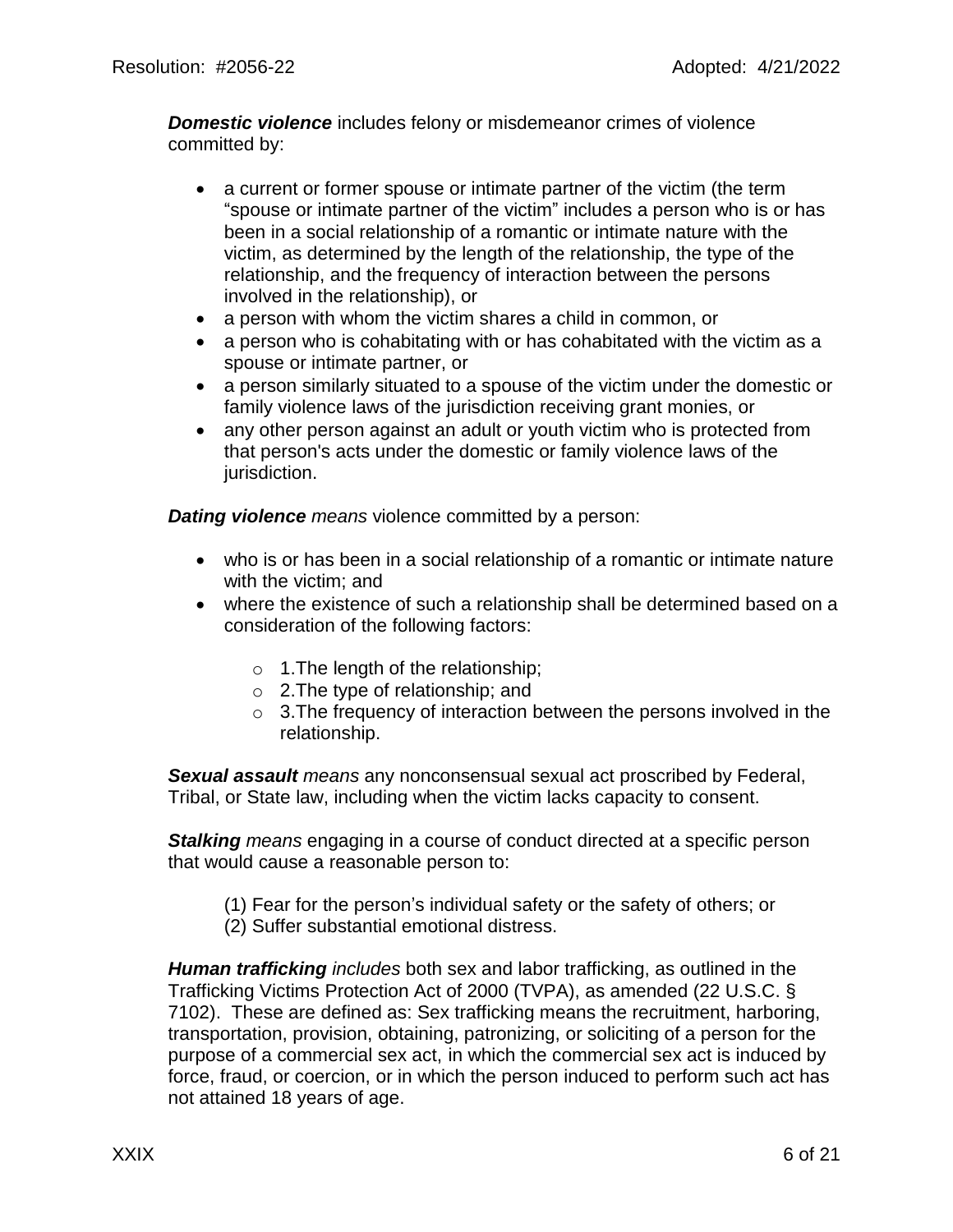**Labor trafficking** means the recruitment, harboring, transportation, provision, or obtaining of a person for labor or services, through the use of force, fraud, or coercion for the purpose of subjection to involuntary servitude, peonage, debt bondage, or slavery.

#### **4. Individuals or families who are recently homeless**

This category is composed of individuals and families determined by the CoC to meet the following definition.

Recently homeless is defined as individuals and families who have previously been classified by a member agency of the CoC as homeless but are not currently homeless as a result of:

- homeless assistance (financial assistance or services),
- temporary rental assistance or some type of other assistance, and
- where the CoC or its designee determines that the loss of such assistance would result in a return to homelessness or the family having a high risk of housing instability.

Examples of households that may be defined as recently homeless by the CoC include, but are not limited to, participants in rapid rehousing and permanent supportive housing.

Individuals and families classified as recently homeless must be referred by the CoC or its designee.

### **F. WAITING LIST NOTIFICATION REQUIREMENTS**

CDC will inform families on the HCV waiting list of the availability of EHVs by posting the information to the website.

The notice will describe the eligible populations to which the EHVs are limited and clearly state the availability of these EHVs is managed through a direct referral process. The notice will advise the family to contact the CoC if the family believes they may be eligible for EHV assistance.

In providing this notice, CDC will also ensure effective communication with persons with disabilities, including those with vision, hearing, and other communication-related disabilities and take reasonable steps to ensure meaningful access for persons with limited English proficiency.

CDC will notify applicants by mail who claimed the Domestic Violence preference or the homeless/disabled preference and who are listed on the regular HCV wait list and refer such applicants with these preferences to the CoC or partnering referral agency. The CoC or partnering referral agency will determine if the family is eligible for an EHV based on the eligibility categories for the EHV program.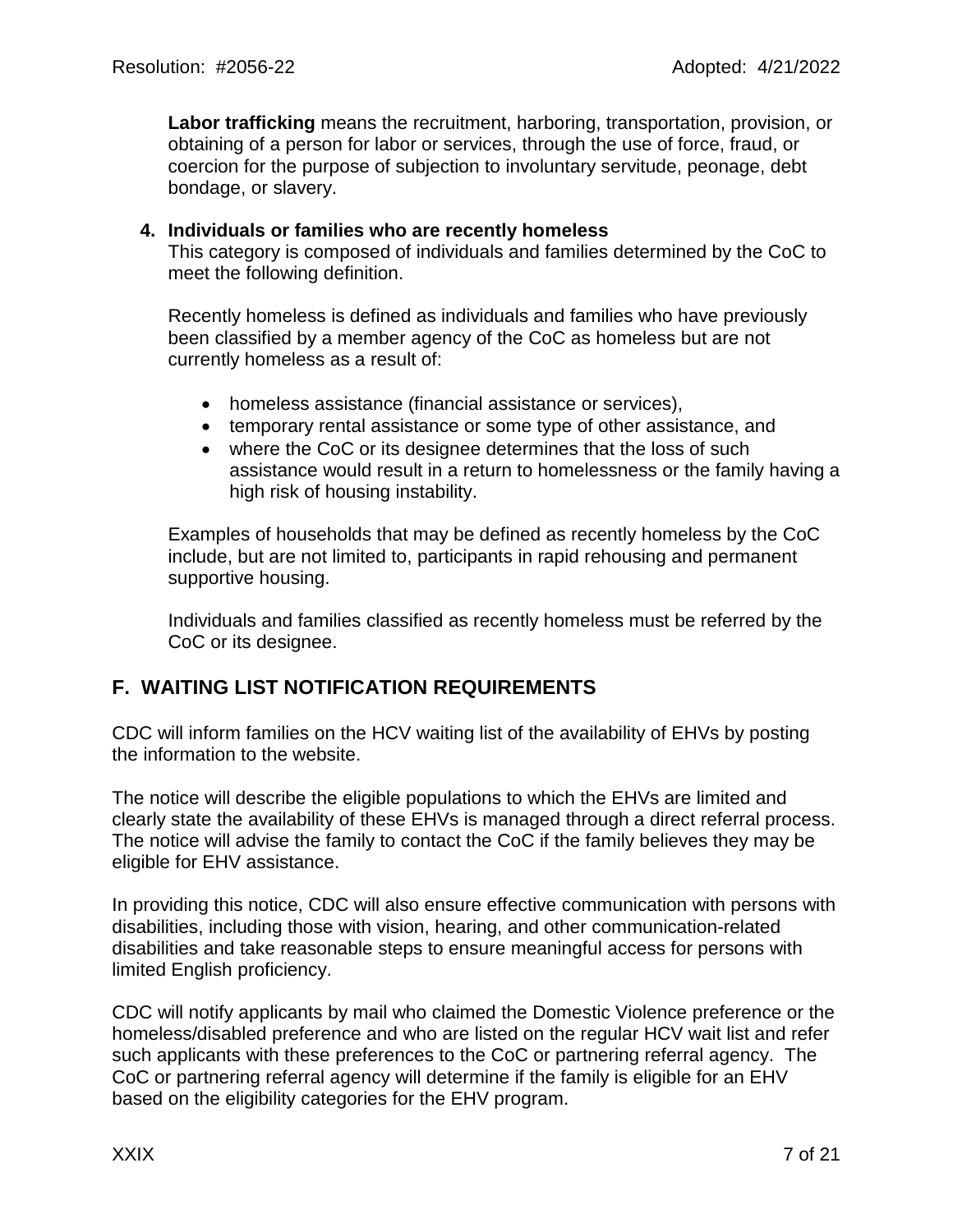For any family or individual referred by the CDC to the CoC, the CoC will also determine if the family is eligible for other homeless assistance through the CE system.

### **G. OPENING AND CLOSING THE WAITING LIST**

CDC will open and close the waiting list in the same manner the regular HCV waiting list is opened/closed. Because the EHV waiting list is based on direct referrals or requests through the CDC's VAWA emergency transfer plan CDC will work directly with its CoC and other referral agency partners to manage the number of referrals and the size of the EHV waiting list.

### **H. PREFERENCES**

Under the HCV program, the CDC may establish a system of local preferences for the selection of families. The CDC has an existing set of local preferences for its HCV program that do not align with the specific targeted purpose of the EHVs. Excluding EHVs from the CDC's normally applicable local preference system will simplify EHV administration and ensure that EHVs are not being prioritized based on preferences designed for the broad universe of HCV eligible applicants rather than the subset of EHV qualifying families.

The preference system prioritizes the order in which families on the EHV waiting list are assisted but does not allow the CDC to refuse to accept a referred family that meets one of the four EHV eligibility categories.

HUD is waiving § 982.207(b) and establishing an alternative requirement under which the CDC may not apply any residency preference to EHV applicants.

CDC will apply the following preferences to the EHV waiting list;

- **Recently Homeless – (500 preference points)** Recently homeless as defined by the definition set for in PIH Notice 2021-15(HA) and the CoC. This preference will be verified by obtaining certification from the CoC or partner agency that the applicant meets the definition for this preference during the eligibility process.
- **Fleeing or Attempting to Flee, Domestic Violence, Dating Violence, Sexual Assault, Stalking, or Human Trafficking - (100 preference points)** This category is composed of any individual or family who is fleeing, or is attempting to flee; domestic violence, dating violence, sexual assault, stalking, and/or human trafficking.

This preference will be determined applicable and verified automatically by a Project Sanctuary direct referral or, if referred by a CoC member agency by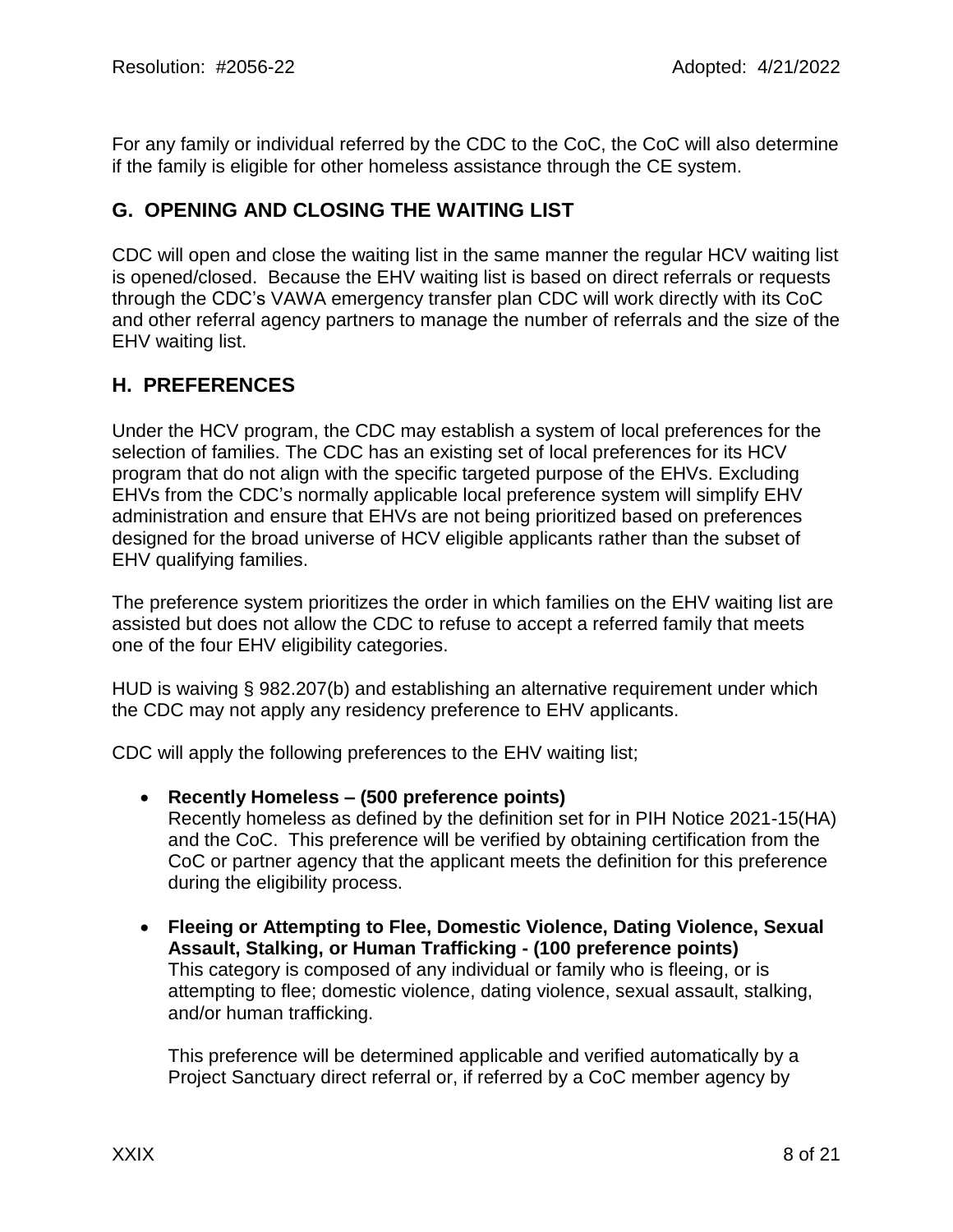obtaining HUD form 5382, Certification of Domestic Violence, or other applicable documentation verifying the applicant meets the definition for this preference.

#### • **Seniors - (100 preference points)**

Any member of the household who is 55 years of age or older on the date the direct referral was submitted to CDC will qualify for this preference. This preference will be verified by a photo identification, birth certificate, other acceptable documentation or by self-certification from the applicant.

### • **Families w/ Minor Children - (100 preference points)**

Families with a minimum of one minor child with at least 51% physical custody of said minor child will qualify for this preference.

This preference will be verified by self-certification in most cases. If the selfcertification is not clear or otherwise determined unacceptable by the CDC, additional types of verification may be requested to confirm eligibility for this preference.

#### • **COVID 19 Risk Factors - (100 preference points)**

One or more COVID 19 risk factors identified in the EHV CE assessment and determined applicable by the case manager in accordance with the criteria set for by the CoC. CDC will verify this preference by the information listed in the CE system.

#### • **Veteran or Surviving Spouse of a Veteran (100 preference points)** Households containing a veteran or the surviving spouse of a veteran of one of the regular armed forces of the United States Armed Forces. This preference will be verified by obtaining a DD214 or equivalent which verifies honorable discharge status or equivalent.

### **I. WAITING LIST AND SELECTION CRITERIA**

CDC will maintain a separate waiting list for EHV referrals to help expedite the leasing process, both at initial leasing and for any turnover vouchers that may be re-issued prior to the September 30, 2023 the turnover voucher cut-off date.

If the EHV waiting list is open, applicants will be placed on the list upon the submittal of a direct referral from the CoC or partner agency which verifies the applicant meets one of the four eligible categories for the EHV program.

Applicants will be selected in order of date and time of the direct referral with consideration to the EHV preferences. CDC uses the aggregate method when determining what local preference holders are contacted first.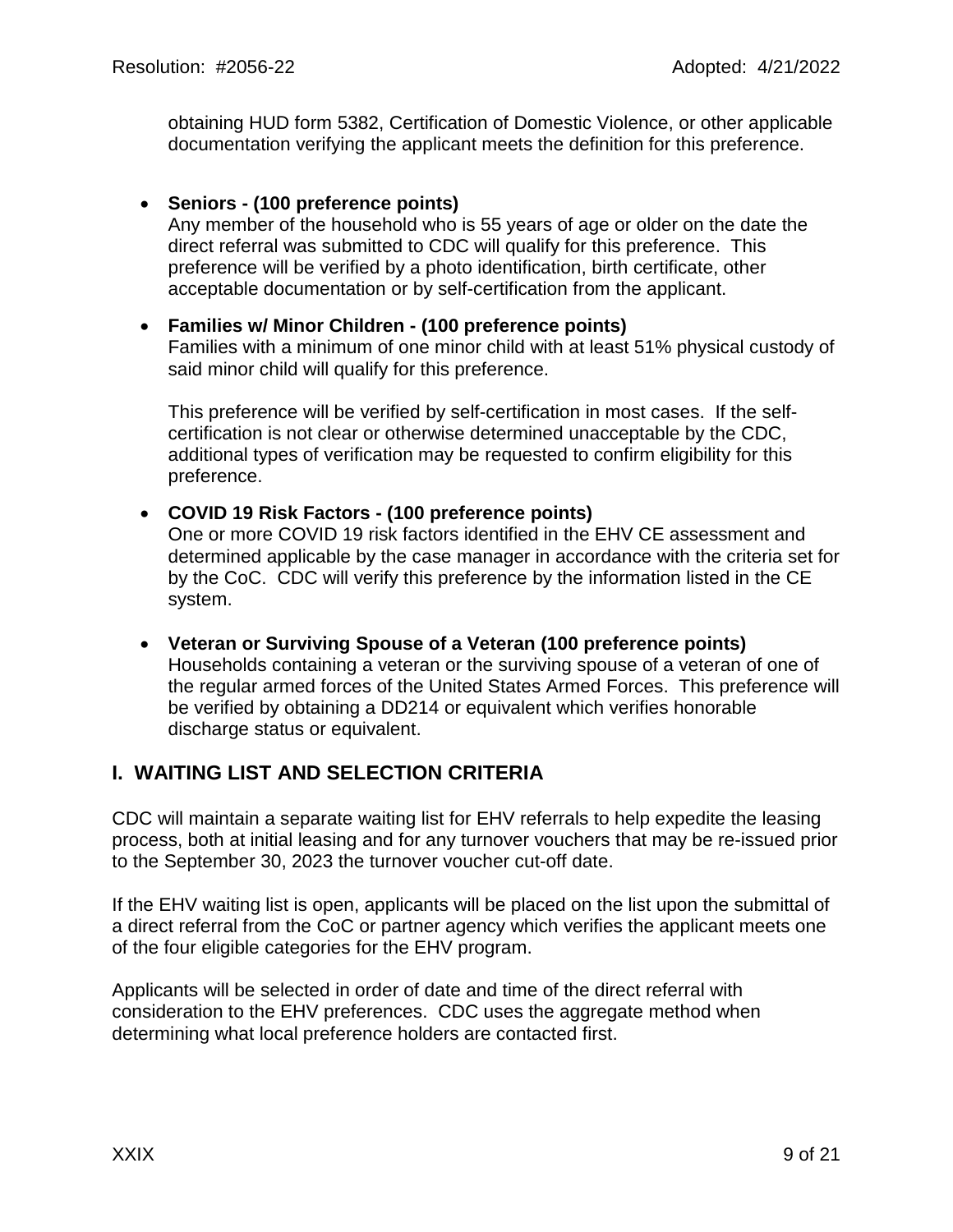### **J. INCOME VERIFICATIONS AT ADMISSION - ALTERNATIVE REQUIREMENTS**

CDC must determine whether an applicant family's income exceeds the applicable income limit as established by HUD in the jurisdiction where the family wishes to lease a unit.

For verification purposes, Notice PIH 2018-18 states that third-party generated documents be dated within 60 days of the PHA's request. For homeless families and other EHV eligible families, documentation may not be readily on-hand and may be difficult to obtain quickly.

Accepting self-certifications and allowing for the delay of receipt of documentation and/or third-party verification will allow the CoC/partnering agency to assist the family in obtaining the necessary documentation without unduly delaying the family's housing assistance.

HUD is waiving the third-party income verification requirements for EHV applicants and, alternatively, allowing CDC to consider **self-certification as the highest form of income verification at admission.**

Applicants must submit an affidavit attesting to reported income, assets, expenses and other factors which would affect an income eligibility determination.

Additionally, applicants may provide third-party documentation which represents the applicant's income within the 60-day period prior to admission or voucher issuance but is not dated within 60 days of the CDC'S request. For example, a Supplemental Security Income (SSI) benefit letter that was issued in November 2020 to represent the applicant's benefit amount for 2021 and was provided to the CDC in September 2021 would be an acceptable form of income verification.

Once HUD makes the EIV data available to CDC under this waiver and alternative requirement, the CDC will:

- review the EIV Income and Income Validation Tool (IVT) Reports to confirm/validate family-reported income within 90 days of the PIC- Submission date;
- print and maintain copies of the EIV Income and IVT Reports in the tenant file; and
- resolve any income discrepancy with the family within 60 days of the EIV Income or IVT Report dates.

CDC will incorporate additional procedures to remind families of the obligation to provide true and complete information. CDC will be responsible for addressing any material discrepancies (i.e., unreported income or a substantial difference in reported income) that may arise later and must take necessary enforcement actions if the tenant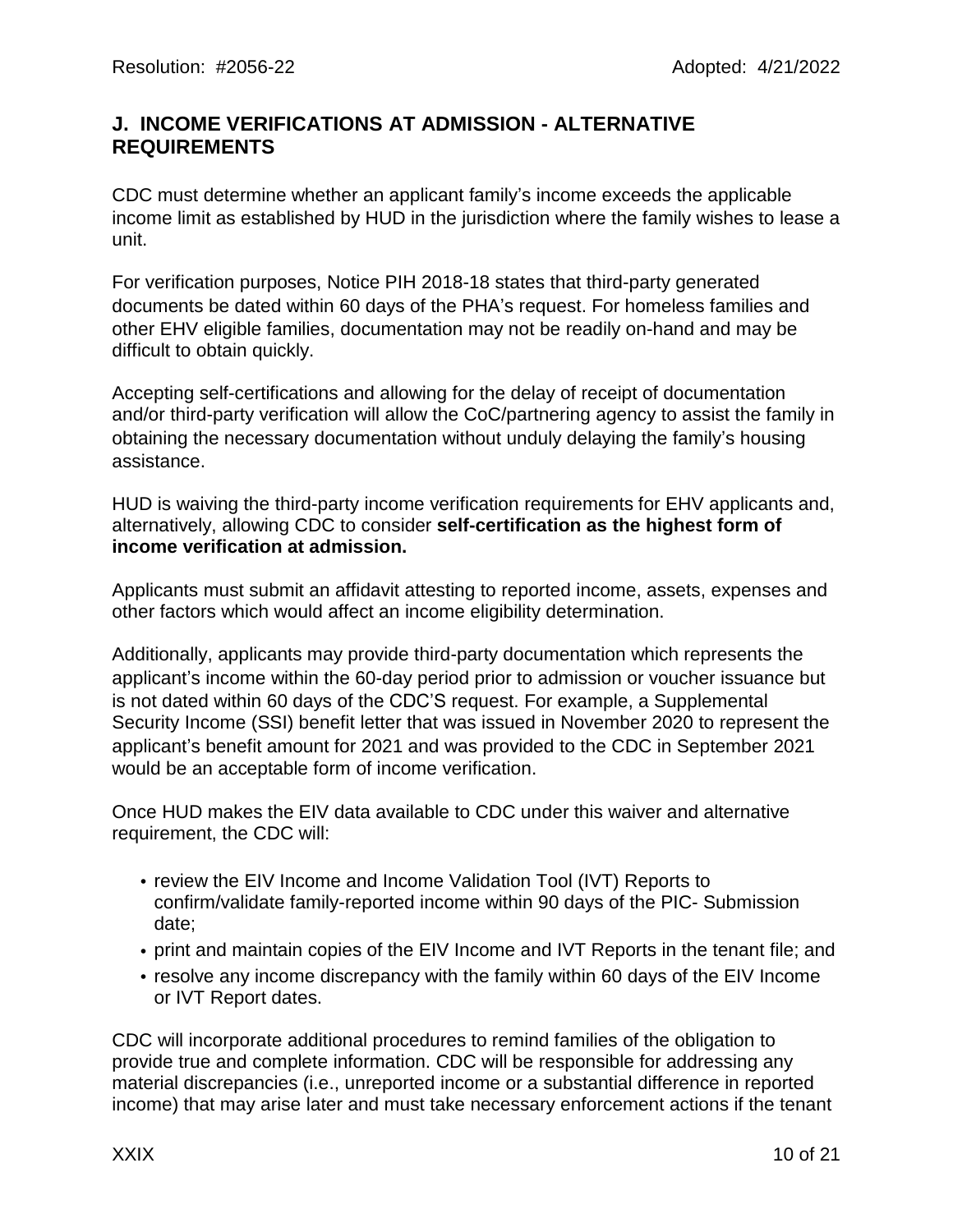was never eligible due to their income, as well as initiate HUD-compliant payment plans for those whose unreported income was unintentional and do not make the tenant ineligible for the program accordingly.

If the CDC later determines that an ineligible family received assistance, the CDC must take steps to terminate that family from the EHV program.

### **K. VITAL DOCUMENTS AND ELIGIBLE IMMIGRATION STATUS - ALTERNATIVE REQUIREMENTS**

HCV applicants must disclose and document and CDC must verify the social security numbers (SSN) of each applicant.

Applicant documentation may include a valid SSN card issued by the Social Security Administration; an original document issued by a federal or state government agency which contains the individual's name, SSN and other identifying information; or other evidence of the SSN as prescribed by HUD.

Generally, the CDC may not admit an applicant until the required documentation is provided to verify the SSN of each household member. CDC also must verify evidence of U.S. citizenship or eligible immigration status for noncitizens claiming eligibility for assistance. Each eligible household member must sign a declaration of their status and eligible noncitizens must also provide supporting documentation, which must be submitted by the time of the eligibility determination.

Since eligibility for assistance is limited to U.S. citizens and noncitizens who have eligible immigration status, families in which not all members are U.S. citizens or have eligible immigration status are only eligible to receive pro-rated housing assistance based on the percentage of family members who qualify for assistance.

Additionally, CDC must verify each family member's date of birth to verify identity and determine age and disability status per 24 CFR § 5.403, if claimed. These family characteristics impact the income and tenant rent calculations.

This documentation may not be readily on hand and may be difficult to obtain for individuals and families experiencing homelessness. Accepting self-certifications and delaying the receipt of documentation and/or third-party verification will allow the CDC to assist EHV families more quickly and provide time for the family (with assistance from the CoC or other partnering agencies) to obtain the necessary documentation.

#### **HUD is consequently waiving the requirement to obtain and verify SSN documentation and documentation evidencing eligible noncitizen status before admitting the family to the EHV program.**

As an alternative requirement, such individuals must provide the required documentation within 180 days of admission to be eligible for continued assistance,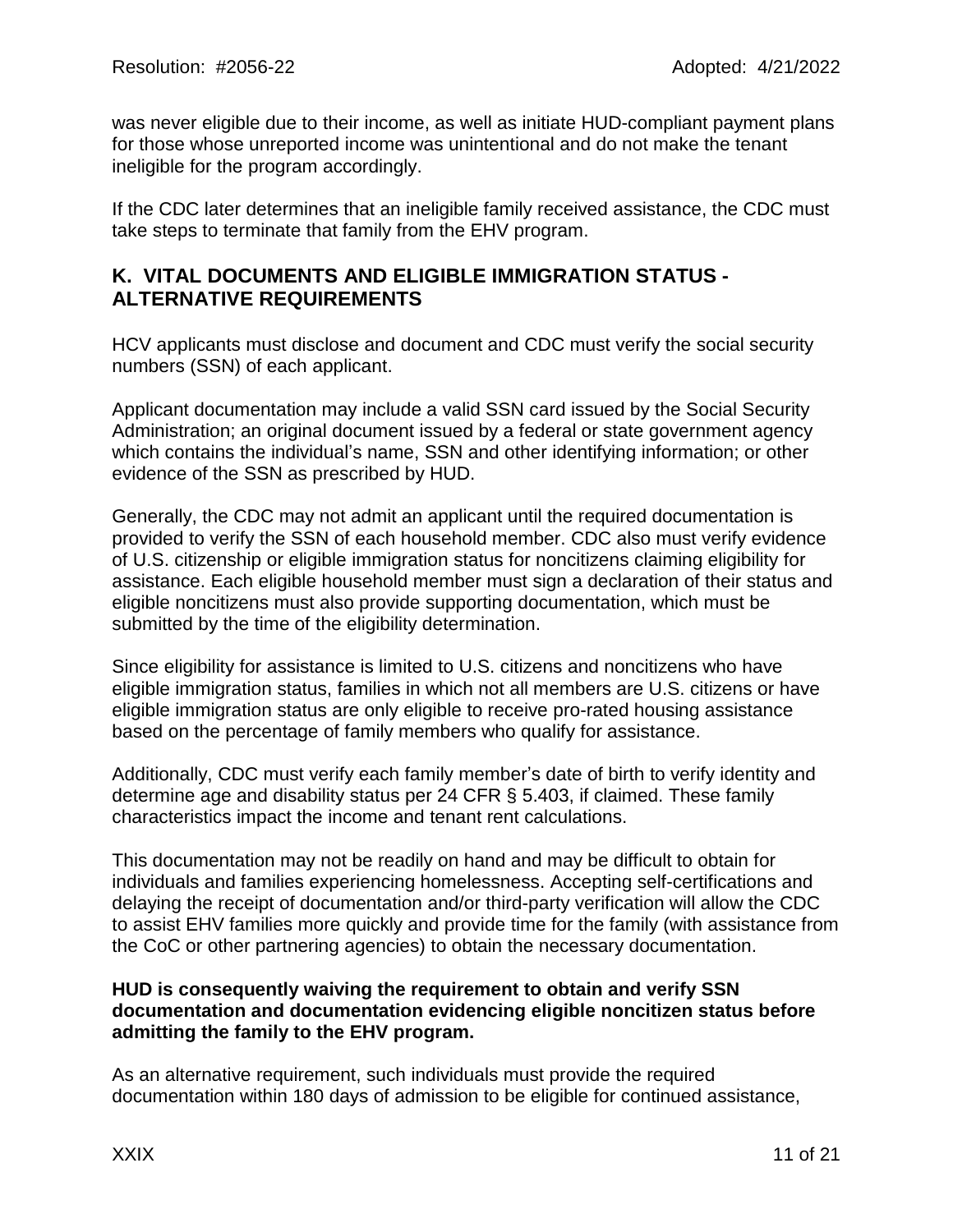pending verification, unless CDC provides an extension based on evidence from the family or confirmation from the CoC or other partnering agency that the family has made a good-faith effort to obtain the documentation.

#### **Additionally, CDC may accept self-certification of date of birth and disability status** if a higher level of verification is not immediately available. If self-certification is used, the CDC must obtain a higher level of verification within 90 days of admission.

CDC will be responsible for addressing any material discrepancies (i.e., erroneous SSNs) that may arise later and must take necessary enforcement actions accordingly. The adoption of this waiver does not authorize any ineligible family to receive assistance under these programs. If the CDC determines that an ineligible family received assistance, the CDC must take steps to terminate that family from the program.

### **L. INCOME TARGETING - ALTERNATIVE REQUIREMENT – WAIVER**

The CDC must determine income eligibility for EHV families in accordance with § 982.201. However, the income targeting requirements of section 16(b) of the United States Housing Act of 1937 and § 982.201(b)(2) are waived and do not apply for EHV families so that participating PHAs can effectively serve individuals and families in all the eligibility categories under the ARP who may be at a variety of income levels, including low-income families.

The CDC may still choose to include the admission of extremely low-income EHV families in its income targeting numbers for the fiscal year in which these families are admitted.

### **M. DENIAL OF ADMISSIONS AND CRIMINAL HISTORY CRITERIA - ALTERNATIVE REQUIREMENTS**

HUD is waiving §982.552 and § 982.553 in part and establishing an alternative requirement with respect to mandatory and permissive prohibitions of admissions for EHV applicants. The EHV alternative requirements for admission screening criteria are as follows:

#### **Denial of Assistance – Mandatory Prohibitions**

- 1. If any household member has ever been convicted of drug-related criminal activity for the manufacture or production of methamphetamine on the premises of federally assisted housing,
- 2. If any member of the household is subject to a lifetime registration requirement under a State sex offender registration program, and
- 3. The CDC must deny admission to the program if any member of the family fails to sign and submit consent forms for obtaining information, but should notify the family of the limited EHV grounds for denial of admission first.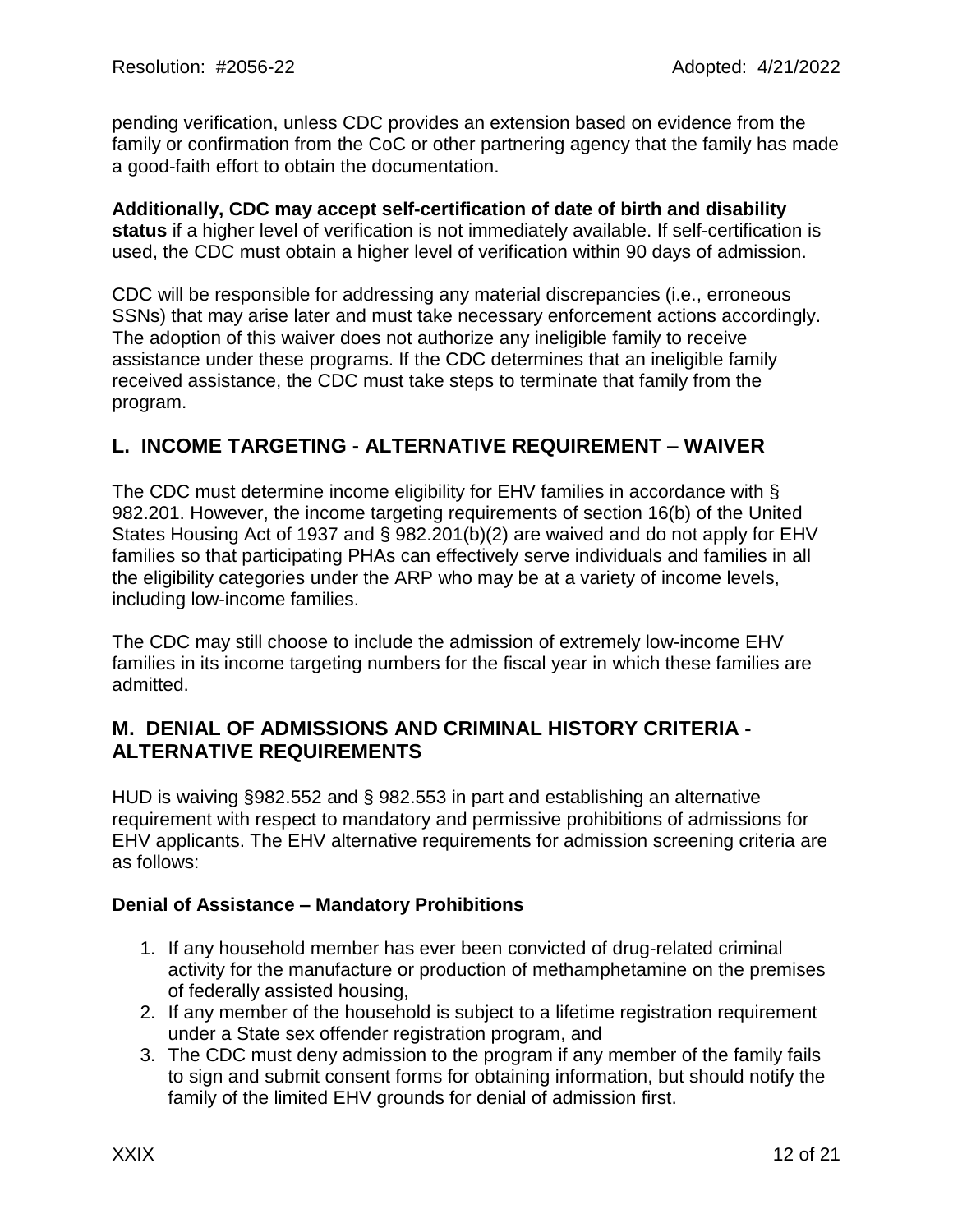#### **Alternative Criminal History Requirements for EHV's – Permissive Prohibitions**

Households shall be denied admission for 12 months after the date of the most recent conviction of the following types of activities:

- 1. An applicant household will be denied admission if any household member is currently engaged in, or has engaged in within the previous 12 months:
	- Violent criminal activity including domestic violence, and court ordered restraining orders in which the perpetrator is the applicant. This includes restraining orders effective within the last 12-month period.
	- Other criminal activity which may threaten the health, safety, or right to peaceful enjoyment of the premises by other residents or persons residing in the immediate vicinity.

Both types of these activities will be verified by the CDC and a determination will be made based on a preponderance of evidence including; public criminal history records, self-certifications and any other document the CDC deems necessary in the consideration of this decision.

- 2. An applicant household will be denied admission if any member of the family has committed fraud, bribery, or any other corrupt or criminal act in connection with any Federal housing program within the previous 12 months.
- 3. If the family engaged in or threatened abusive or violent behavior toward CDC personnel within the previous 12 months as documented and verified by the CDC's records.

#### **Permissive Prohibitions which are excluded for EHVs**

CDC will not deny admission for the following reasons;

- Any member of the family has been evicted from federally assisted housing or if the CDC has ever terminated assistance under the program for any member of the family.
- The family currently owes rent or other amounts to the CDC or to another PHA in connection with Section 8 or public housing assistance under the 1937 Act.
- The family has not reimbursed any PHA for amounts paid to an owner under a HAP contract for rent, damages to the unit, or other amounts owed by the family under the lease.
- The family breached an agreement with the CDC to pay amounts owed to the CDC, or amounts paid to an owner by the CDC.
- The family would otherwise be prohibited admission under alcohol abuse standards established by the CDC in accordance with §982.553(a)(3).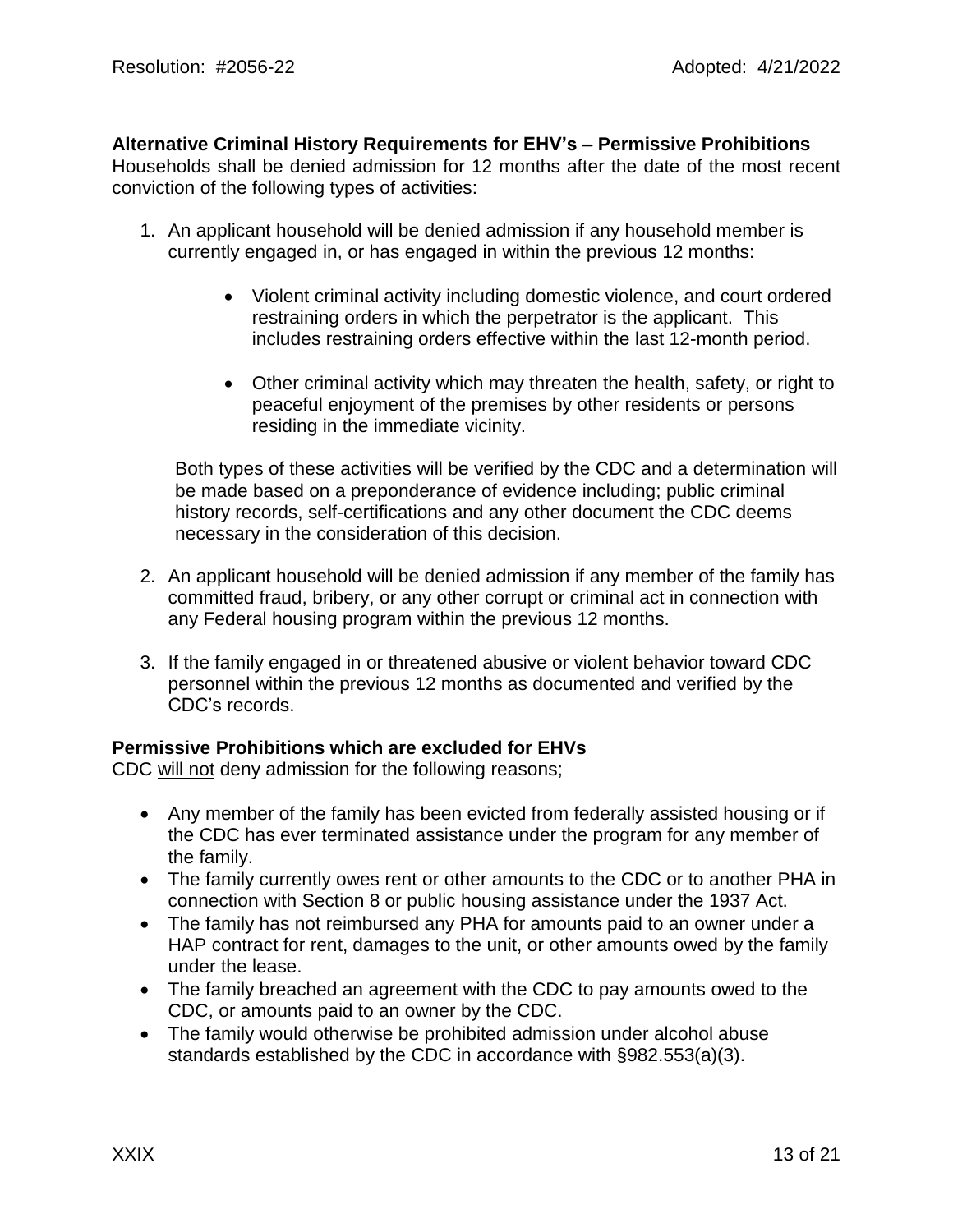**Drug Related Criminal Activity:** CDC will not deny admission if it is determined that any household member is currently engaged in or has engaged in drug-related criminal activity.

Similar to the HUD-Veterans Affairs Supportive Housing (HUD-VASH) program, HUD is eliminating the PHA's permissive prohibitions for EHV admissions for drug-related criminal activity. The eligible populations of homeless and at-risk of homelessness individuals and families may include individuals struggling with drug addiction, and that addiction may be one of the root causes of their homelessness.

As demonstrated by the "Housing First 'model, providing the individual with safe housing may be a critical first step in helping the individual recover from addiction. Consequently, prohibitions based on criminal activity for the eligible EHV populations regarding drug possession will be considered apart from criminal activity against persons (i.e., violent criminal activity).

When adding a family member after the family has been placed under a HAP contract with EHV assistance, the same admission screening requirements for the HCV program apply.

### **N. INITIAL SEARCH TERM - ALTERNATIVE REQUIREMENT**

The initial search term for an EHV household will expire at the end of 120 calendar days, with the opportunity for an additional 60-day extension. The same requirements regarding search time apply for the EHV program as the regular HCV program.

# **O. HOUSING SEARCH ASSISTANCE AND LANDLORD SERVICES**

CDC offers and provides housing search assistance and services to *eligible individuals and families* while searching for a rental unit. The services listed below were designed to assist households in overcoming the key barriers to obtaining permanent housing. Services will be made available to eligible EHV households until funds are no longer available or have been exhausted.

#### **1. IDENTIFYING UNITS**

CDC will assist and help EHV families identify potentially available units during their housing search, including physically accessible units with features for family members with disabilities, as well as units in low-poverty neighborhoods.

Any administrative fees including the services fees can be used for the administration of these services.

### **2. TRANSPORTATION SERVICES**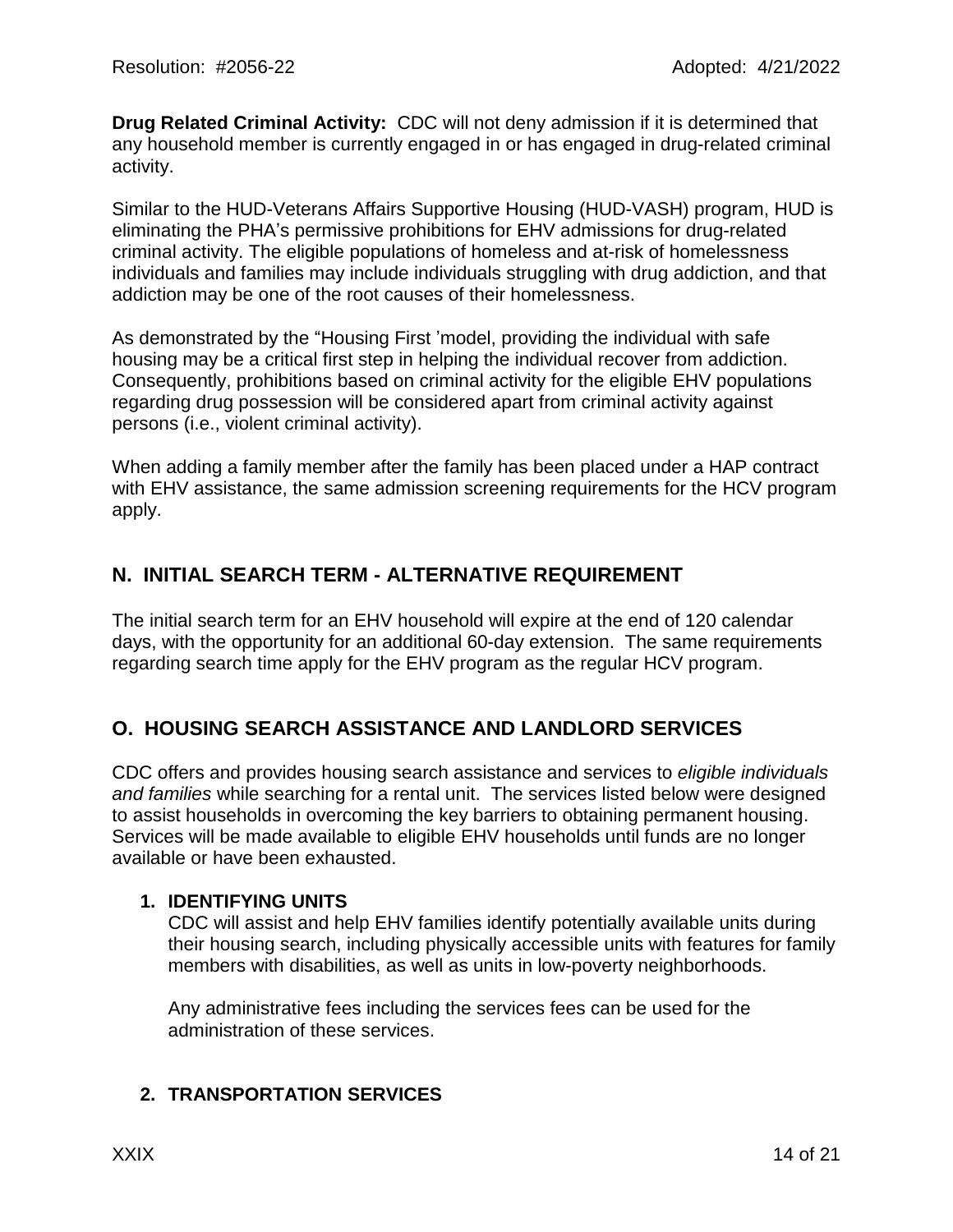CDC may assist eligible families with transportation services, such as providing directions to units and arranging transportation to potentially available units upon request. Transportation services may be provided to transport member(s) of the household to and from a meeting with a landlord, or for any other CDC authorized reason that may assist a family to successfully lease a unit with the EHV.

Prior to a family's approval for transportation services an informal assessment will be made. Based on CDC's needs assessment a determination will be made and transportation services may then be authorized.

#### **3. ASSISTANCE WITH PAPERWORK AND EXPEDITED LEASING PROCESS**

CDC may assist households with completing rental applications, forms, or any other document necessary to search for, or lease a unit as needed.

To ensure the leasing process is expedited CDC will stay in close communication with the applicant, case manager and landlord when a Request for Tenancy Approval is submitted. CDC will also provide an owner/landlord with enhanced customer service, identifying barriers and when applicable addressing those barriers with landlord incentives and retention payments. CDC may also conduct pre-inspections of units, attend lease signing meetings with the tenant and landlord, and be a direct liaison between all parties involved.

#### **4. APPLICATOIN FEES**

If a landlord/owner requires an application fee to be paid in order to process suitability for a unit, CDC may assist eligible families with such fees.

Households will be permitted a maximum of four application fees per person during their initial housing search.

#### **5. SECURITY DEPOSIT ASSISTANCE**

The Owner/Landlord may charge a security deposit equivalent to two months of contract rent pursuant to California law.

CDC will provide security deposit assistance as funds are available under the EHV program. The following criteria will be applied.

CDC allows for a once in a life time security deposit assistance grant. The amount of the security deposit assistance may not exceed the lesser of two months of rent to owner, the maximum security deposit allowed under applicable state and/or local law, or the actual security deposit required by the owner, less \$50.

Applicants will be required to contribute a minimum of \$50.00 toward the security deposit and pay their portion of the deposit directly to the Landlord/Owner. CDC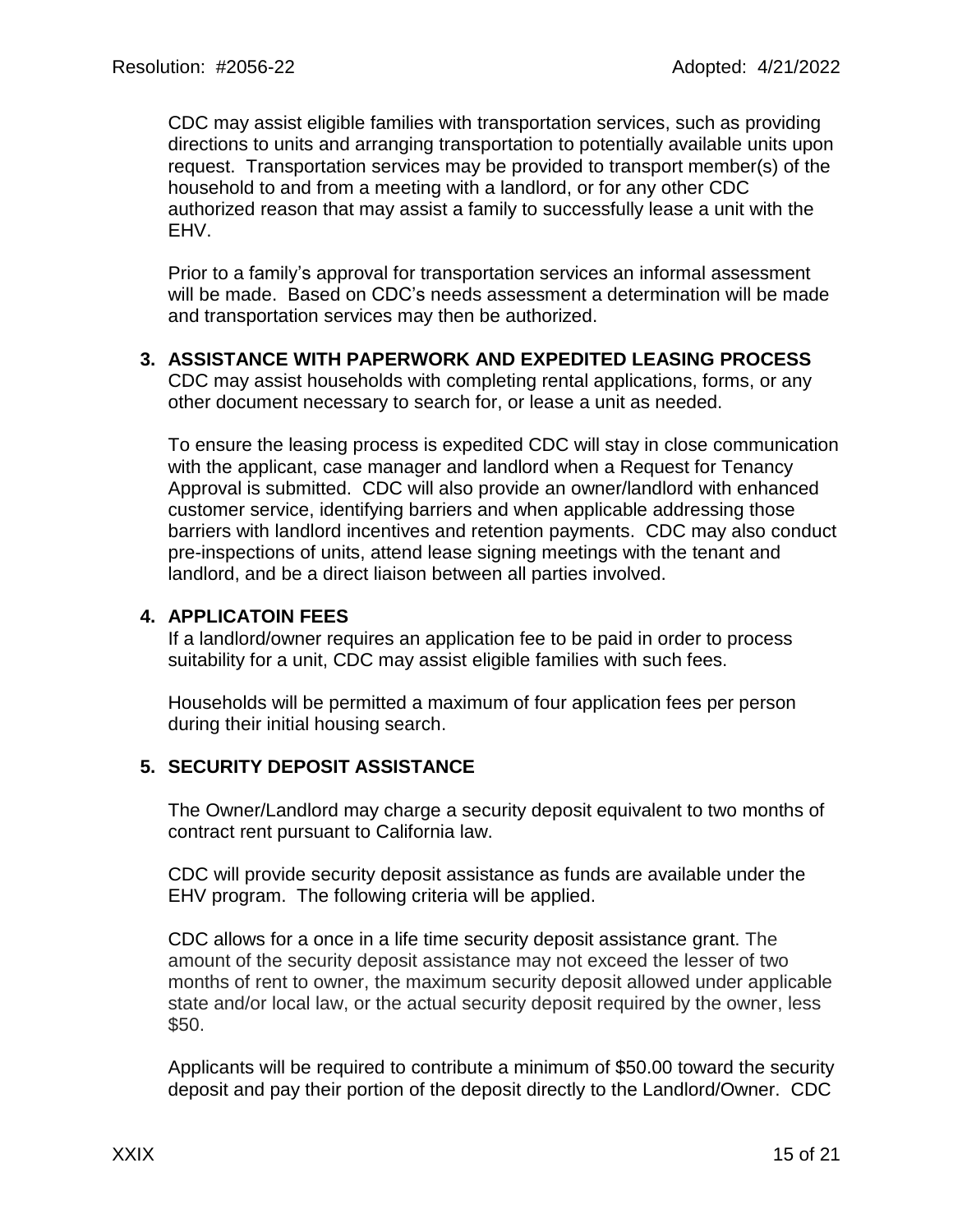will release payment for their portion of the security deposit directly to the Owner/Landlord once the Housing Assistance Payment contract has been executed by both parties.

To determine eligibility for this grant CDC will review past participant records for all CDC programs to determine if security deposit assistance was granted in the past.

Security deposit assistance will be available only at the time of initial move in/entry into the EHV program.

The Owner/Landlord will be notified the security deposit paid by CDC will be granted to the tenant, and upon vacating the unit the Owner/Landlord will refund any remaining security deposit directly to the tenant in accordance with California tenant/landlord laws.

No option will be available or necessary for participants/applicants to repay a Security Deposit to CDC.

If needed, the participant may request, in writing, the need for security deposit assistance from CDC. The request must include the following certification:

- The amount of security deposit assistance requested;
- Explanation as to why the participant cannot afford to pay the security deposit;
- Certification stating there are no other funds available to the participant to pay the security deposit; and
- Declaration, under penalty of perjury, from the applicant/participant that they have not received Security Deposit Assistance from CDC in the past.

#### **6. UTILITY DEPOSIT/ ARREARS ASSISTANCE**

CDC may provide utility deposit assistance for eligible families in which a utility deposit would be determined a barrier in finding housing. Assistance can be provided for deposits (including connection fees) required for the utilities to be supplied by the tenant under the lease.

CDC will pay the utility deposit assistance directly to the utility company. The utility supplier will return the utility deposit assistance to the household at such time the deposit is returned by the utility supplier (less any amounts retained by the utility supplier).

In addition, some families may have large balances with gas, electric, water, sewer, or trash companies that will make it difficult if not impossible to establish services for tenant-supplied utilities. CDC may also provide the family with assistance to help address these utility arrears to facilitate leasing if no other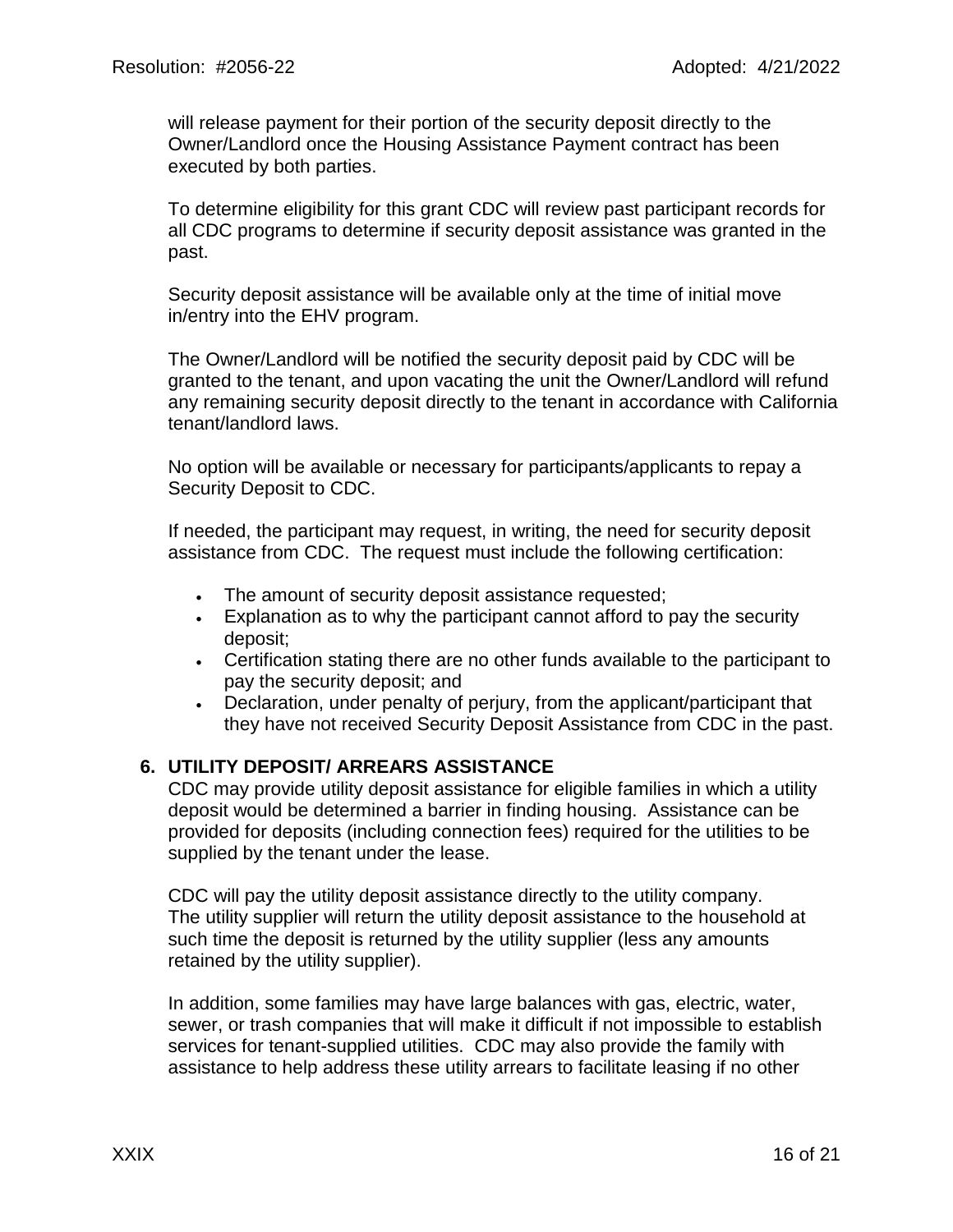option is available or the tenant is unable to obtain a payment arrangement to settle the debt.

CDC will require the family to provide a current statement, or similar documentation which confirms the household members name, the date, the utility company, the billing address, how much is owed, and a description of the amount owed. Once documentation is obtained and approved, CDC will take prompt and vigorous action to pay the utility company directly without delaying the leasing process.

CDC will contribute a maximum of \$500 in utility deposit/arrears assistance to the household. This assistance can be paid to one utility service provider or split between multiple utility service providers. If the utility deposit/arrears is over \$500 CDC may consider the family's circumstances and the Housing Programs Manager may approve a larger amount.

#### **7. MITIGATION/ RETENTION FUNDS**

Landlord mitigation/retention funds may be available for landlords when tenants vacate the rental unit and amounts are owed to the landlord under the lease. These funds may be promised to a landlord as an incentive to rent to an EHV eligible family or as a landlord retention incentive when a landlord renews the lease or when a tenant vacates their rental unit.

Amounts owed under the lease may include amounts such as:

- Tenant move out damages and/or cleaning charges exceed the security deposit paid, and/or
- Past due rent is owed

Prior to any mitigation/retention assistance being paid for damages the owner/landlord must deduct all damages/charges from the paid security deposit. If it is determined the damages/charges are in access of the security paid, the landlord will submit a security deposit disposition listing an itemized statement of the charges. To ensure the damages listed are beyond normal wear and tear CDC may schedule and inspect the premises after the household has vacated.

Prior to any mitigation/retention assistance being paid for past due rent the owner/landlord must provide sufficient records to verify the total amount owed, such as tenant ledgers, three-day notices and other similar documents.

A total of \$1,000.00 in amounts owed under the lease may be paid to a landlord on behalf of an EHV tenant.

### **8. LANDLORD INCENTIVE**

CDC has committed EHV funds to support landlord incentive programs intended to encourage landlords to rent to EHV families.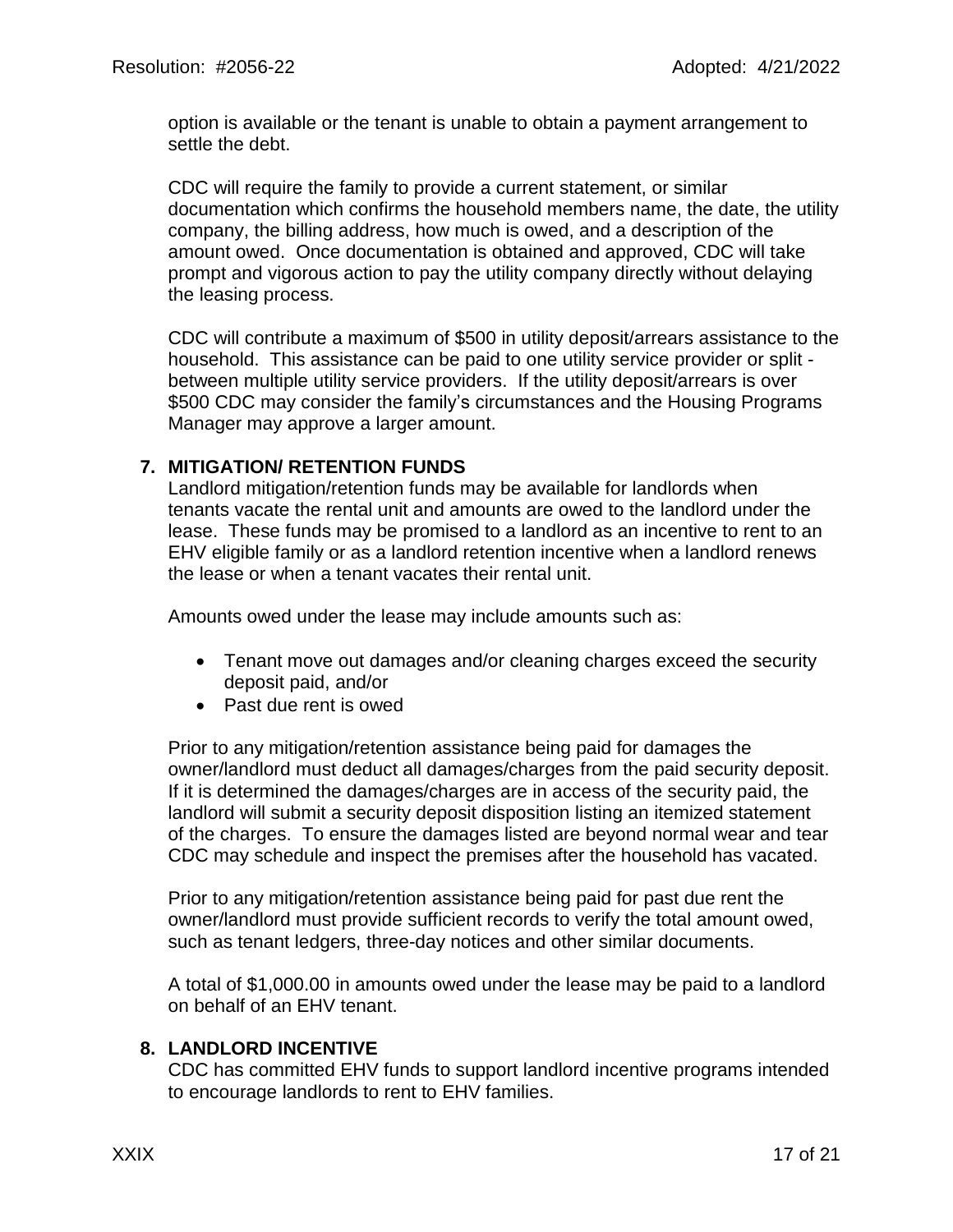These programs will support our landlords during these challenging times, allow CDC to recruit new landlords, and help retain current participating landlords. Programs may include incentives such as receiving cash bonuses for renting a unit to an eligible family, or as a recruitment measure to encourage program participation from a new landlord.

### **P. PAYMENT STANDARDS**

Many rental markets with a high need for the EHVs are very competitive with a shortage of affordable rental units. EHV recipients who are homeless or at risk of homelessness may have relatively lower incomes than regular HCV recipients, limiting their ability to rent units with rents above the payment standard. In addition, landlords may be more reluctant to rent to homeless individuals who may have limited or poor credit history, a limited established rental history, or other issues.

Due to those factors and the emergency nature of these vouchers CDC has established a separate higher payment standard for the EHVs in order to increase the potential pool of available units for EHV families.

If CDC is increasing the regular HCV payment standard, the EHV payment standards will also increase if it would be otherwise lower than the new regular HCV payment standard.

### **Q. RENT REASONABLENESS**

All rent reasonableness requirements at § 982.507 continue to apply to EHV units, regardless of whether CDC has established an alternative EHV payment standard.

### **R. PRE-INSPECTION OF HQS UNITS - ALTERNATIVE REQUIREMENT**

CDC may pre-inspect available units that EHV families may be interested in leasing in order to maintain a pool of eligible units. If an EHV family selects a unit that passed an HQS inspection (without intervening occupancy) within 45 days of the date of the Request for Tenancy Approval (form HUD-52517), the unit may be approved as long as it meets all other conditions under § 982.305. However, the family must be free to select their unit and cannot be required to accept a pre-screened unit.

### **S. PORTABILITY**

The normal HCV portability procedures and requirements generally apply to EHVs with the following exceptions.

1. No prohibition on portability for non-resident applicants. In order to provide maximum housing choice for the targeted EHV populations, CDC will allow nonresident EHV applicants to immediately move under portability.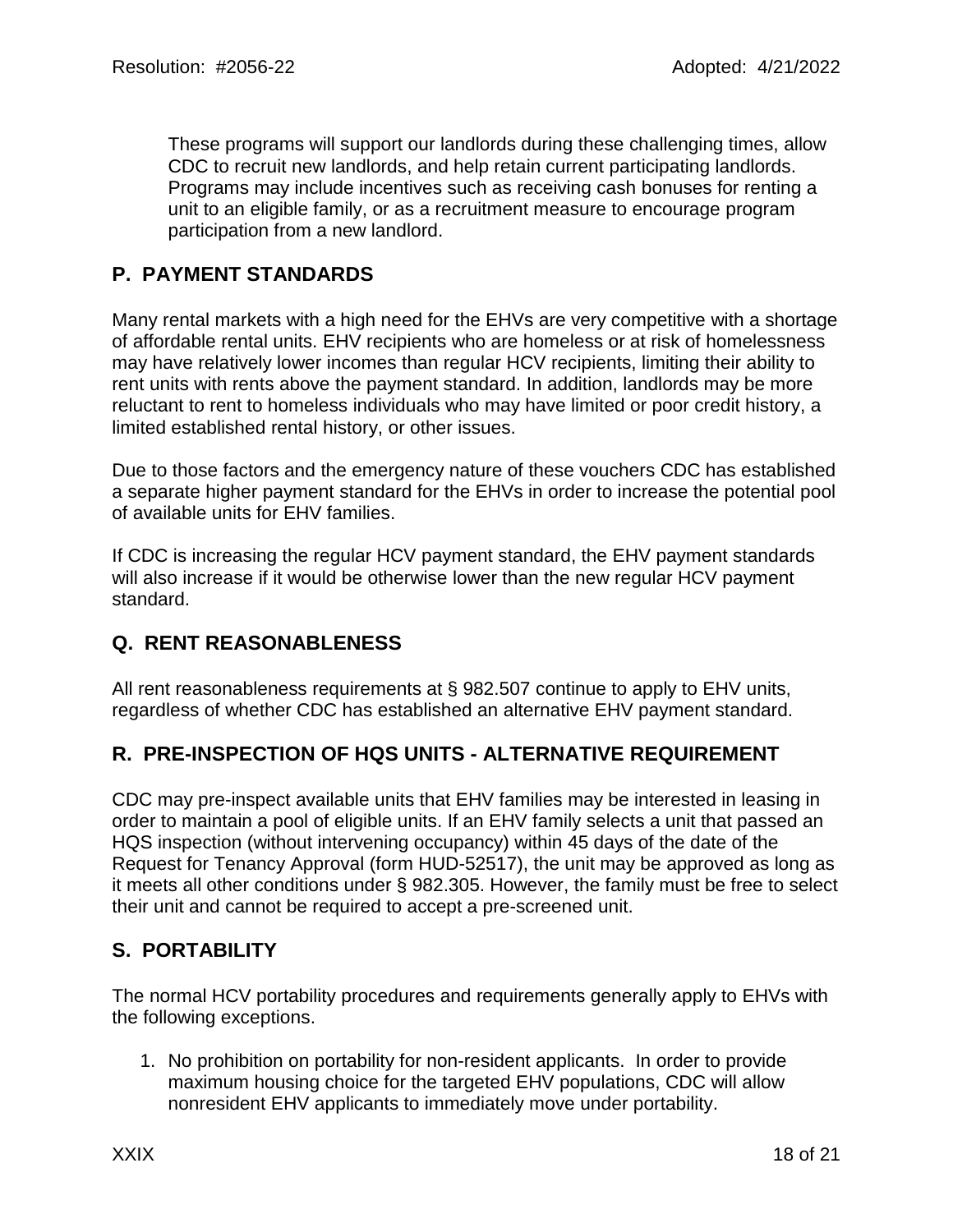2. Portability billing and absorption. A receiving PHA cannot refuse to assist an incoming EHV family, regardless of whether the receiving PHA does or does not currently administer EHVs.

If the EHV family moves under portability to another PHA that administers EHVs:

• The receiving PHA may only absorb the incoming EHV family with an EHV (assuming it has an EHV voucher available to do so). If the PHA does not have an EHV available to absorb the family, it must bill CDC. The receiving PHA must allow the family to lease the unit with EHV assistance and may not absorb the family with a regular HCV when the family leases the unit.

If the EHV family moves under portability to another PHA that does not administer EHVs, the receiving PHA may absorb the family into its regular HCV program or may bill the CDC.

Regardless of whether the receiving PHA absorbs or bills the CDC for the family's EHV assistance, the EHV administration of the voucher is in accordance with the receiving PHA's EHV policies.

3. Family briefing/initial PHA and receiving PHA coordination on services. In addition to the applicable family briefing requirements as to how portability works and how portability may affect the family's assistance, the CDC will inform the family how portability may impact the special EHV services and assistance that may be available to the family.

CDC will help facilitate the family's portability move to the receiving PHA and inform the family of this requirement in writing, taking reasonable steps to ensure:

- Meaningful access for persons with limited English proficiency (LEP), and
- If the portability move is in connection with the EHV family's initial lease-up, the receiving PHA and the CDC must consult and coordinate on the EHV services and assistance that will be made available to the family. The primary purpose of this communication is to ensure there is no duplication of EHV services and assistance provided to the family and that the receiving PHA is aware of the maximum amount of services fee funding that the initial PHA may provide to the receiving PHA on behalf of the family.
- 4. EHV portability HAP and EHV administrative fees and ongoing fees. The requirements at 982.355(e) apply to portability billing arrangements on behalf of an EHV family: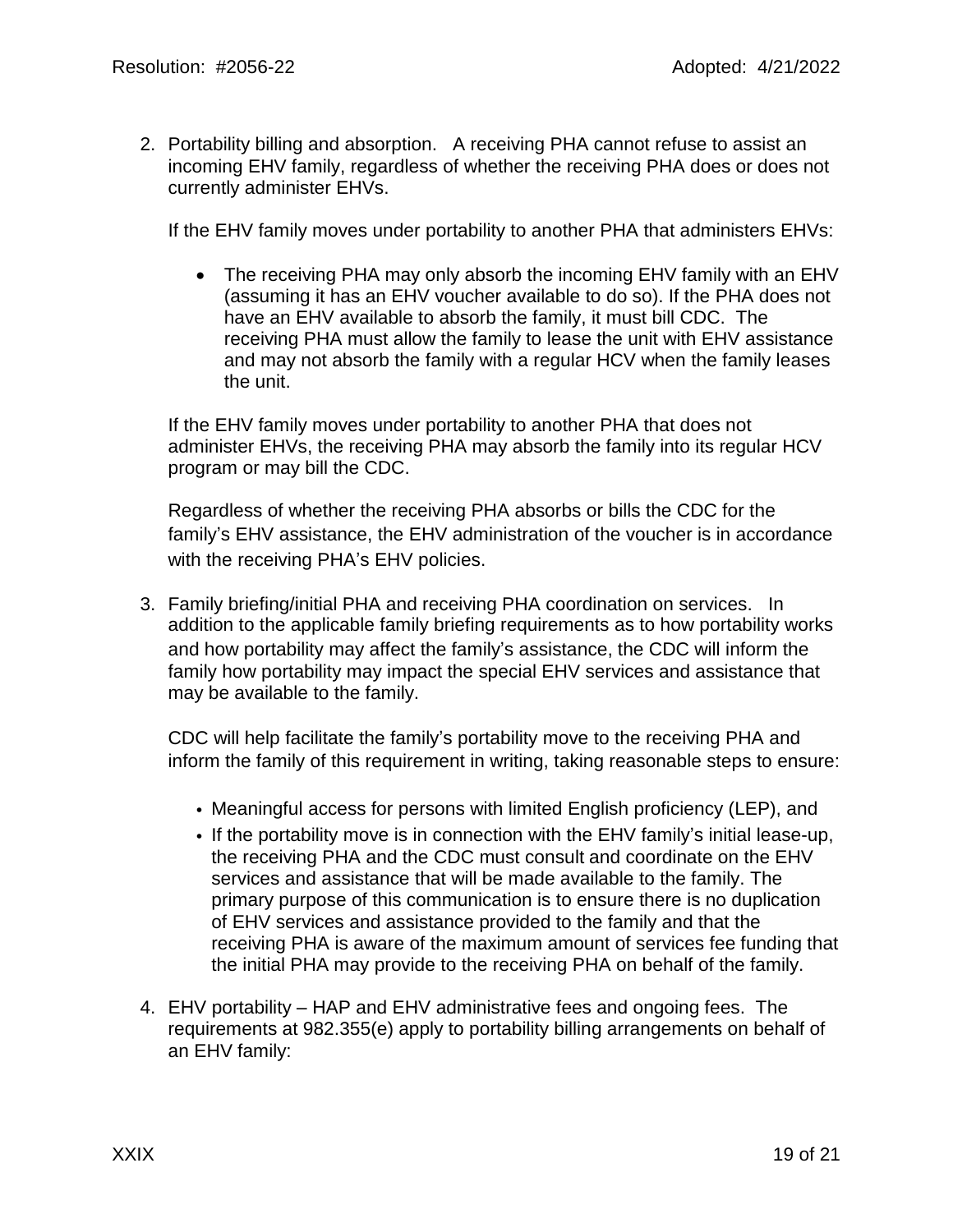- The initial PHA must promptly reimburse the receiving PHA for the full amount of the housing assistance payments made by the receiving PHA for the family.
- The initial PHA must promptly reimburse the receiving PHA for the lesser of 80 percent of the initial PHA's EHV ongoing administrative fee or 100 percent of the receiving PHA's ongoing administrative fee (or the receiving PHA's EHV ongoing administrative fee if the receiving PHA administers the EHV program).
- If both PHAs agree, the PHAs may negotiate a different amount of reimbursement.

**Services Fee Funding for Portability:** If the receiving PHA, in consultation and coordination with the initial PHA, will provide eligible services or assistance to the incoming EHV family, the receiving PHA may be compensated for those costs by the initial PHA. This is the case regardless of whether the receiving PHA bills the initial PHA or absorbs the family into its own program at initial lease-up.

If the receiving PHA administers EHVs, the receiving PHA may use its own services fee and may be reimbursed by the initial PHA, or the initial PHA may provide the services funding upfront to the receiving PHA for those fees and assistance.

If the receiving PHA does not administer EHVs, the initial PHA must provide the services funding upfront to the receiving PHA. Any amounts provided to the receiving PHA that are not used for services or assistance on behalf of the EHV family must promptly be returned by the receiving PHA to the initial PHA.

The amount of the service fee provided by the initial PHA may not exceed the lesser of the actual cost of the services and assistance provided to the family by the receiving PHA or \$1750, unless the initial PHA and receiving PHA mutually agree to change the \$1750 cap.

**Placement fee/issuance reporting fee for Portability**: If the portability lease-up qualifies for the placement fee/issuance reporting fee, the receiving PHA receives the full amount of the placement component of the placement/issuing reporting fee.

The receiving PHA is eligible for the placement fee regardless of whether the receiving PHA bills the initial PHA or absorbs the family into its own program at initial lease-up. The initial PHA qualifies for the issuance reporting component of the placement fee, as applicable. Note that the entire preliminary fee is always paid to and retained by the initial PHA and is not impacted by an EHV portability move.